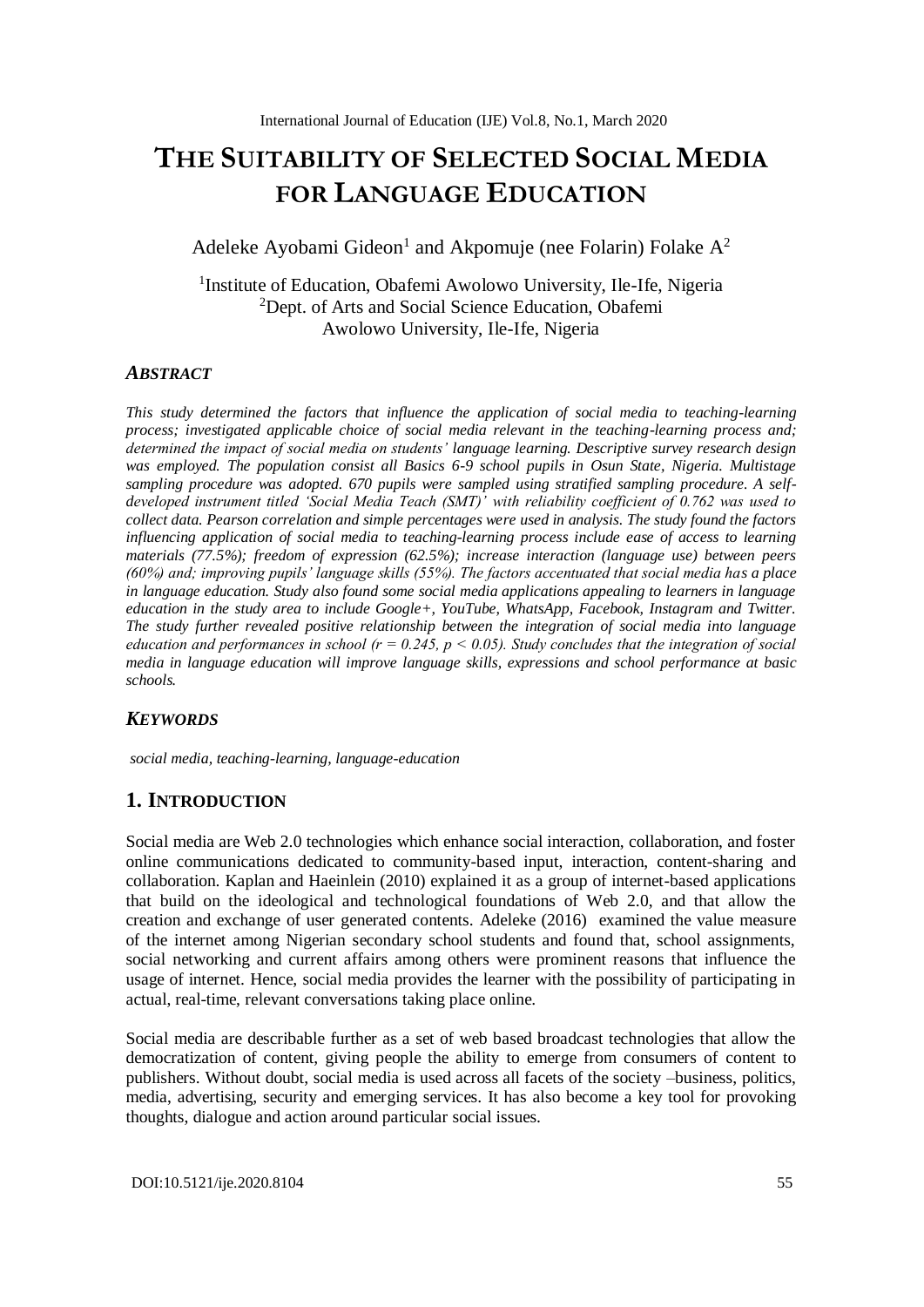Kaplan and Haenlein (2010) differentiated between social media and social networking sites. They stated the six different categories of social media. Social networking sites are a type of social media and the most popular. The Social Networking Sites (SNSs) is defined by Boyd and Ellison (2008) as a web-based services that allows individuals to (i) construct a public or semipublic profile within a bounded system, (ii) articulate a list of other users with whom they share a connection and, (iii) view and traverse their lists of connection and those made by others within the system. The natures of these connections however vary from site to site and might include among others photographs, videos, music, blogs, favorites and so on. Examples of SNSs are Facebook, Twitter, MySpace and others. A range of activities however happen on social media according to Uremi, Akwaowo, and Senam (2013). It is a virtual location for interactions among individuals, groups and communities to build upon and integrate many communication tools and technologies such as e-mail, e-messaging, video-sharing and photo-sharing.

In the education industry, Lederer (2012) outlined some benefits of utilizing social media: First, she argues that social media increase student engagement and makes learners feel less intimidated at self-expressions. She believed that social media bridge communication gaps between students and instructors and thirdly that; social networking sites are veritable tools for job search, posting a resume, and researching potential employers. Other scholars have peered into other aspects of social media use in teaching-learning activities. For example, Perkel (2008) was of the opinion that social media supports new skills development and is also being used to extend opportunities for formal learning across geographical contexts. Blogging represents a growing activity among professionals and learners who appreciate blogs for their mix of informal commentary, links to resources and personal touch hence, in multi-modal forms and ways, social media offers people opportunities to share life experiences, vent frustrations, offer reflections on social issues and express themselves in a non-threatening atmosphere; it enables community involvement in locating expertise, sharing content and collaborating to build content and allow knowledge workers to extend the range and scope of their professional relationships. The instant messaging feature which let people exchange information in real time via a chat has not been beaten in recent time. This great feature can be explored for educational purpose to facilitate classroom discussions. National Association of School Psychologists (2016) affirmed that, many schools use Twitter as a communicating platform for students, parents and administrators.

In view of the foregoing, social media presents an array of merits as explored in literature. However, the purpose of this study is to relate social media with language education of the learners in Nigerian context as no previous work seemed overt therein. The specific objectives were highlighted with the following research questions including – what factors influence the application of social media to teaching-learning process in Osun state, Nigeria? Which choice(s) of social media were found relevant or applicable in the teaching-learning process? And; how does social media impact on students' language learning? These were with a view to project the utilitarian values and influential factors for the integration of social media in junior school classrooms.

# **2. METHODOLOGY**

The study employed the survey research design. The population of the study encompassed all 4,136 Basics 6-9 school pupils in Ife Central Local government area during 2018/2019 academic session. Multistage sampling procedure was employed in sampling pupils across classes in primary and junior secondary. The sample comprises 670 Basics 6-9 school pupils randomly selected from three of the six compounded basics schools in the study area who were stratified into the study. A validated and reliable (0.76), self-designed questionnaire was employed in data collection. The instrument was titled 'Social Media Teach (SMT)'. It was previously used in a dissertation and has four sections: the demographic data of respondents; factors determining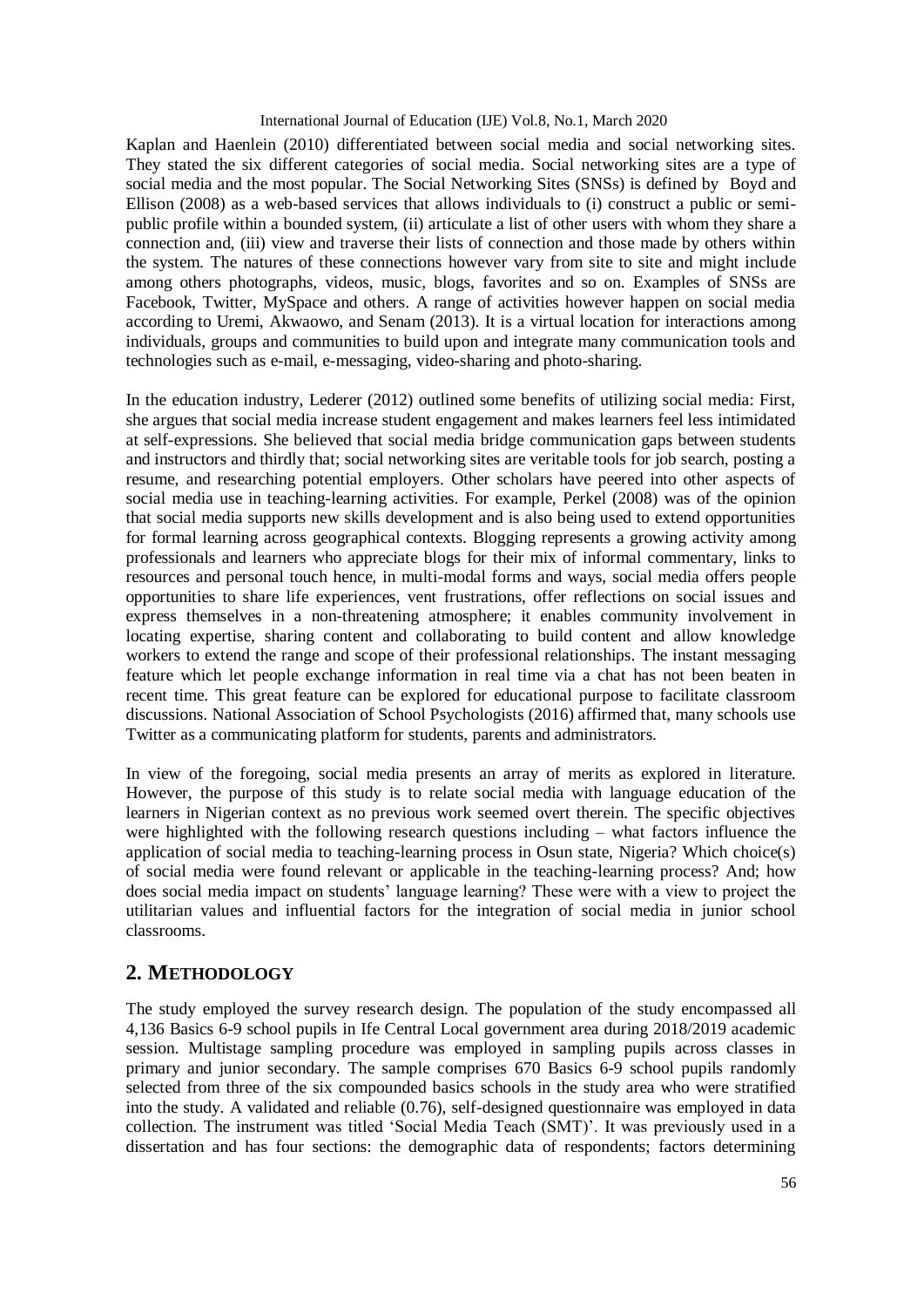alternatives in language education; the choices of social media applicable in the process of learning; the impact of integrating social media into students' learning and; influence of social media application in teaching-learning processes. Respondents were proportionally sampled as the schools population varied from one to the other. 700 questionnaires were fielded but 670 completely filled were retrieved. Data analysis was done using descriptive and inferential statistics with frequency, percentages and simple correlation.

# **3. RESULTS AND DISCUSSIONS**

The objectives of the study were purposed to relate social media with language education in Nigerian context. Specifically, it examined factors necessitating the integration of social media applications into education at basic schools' level. It also investigate the choice(s) of social media applicable into the process of teaching and learning at this level and as well, the study established the relationship between integrated social media and students' learning in language learning.

### **Research Question 1:**

What factors influence the use of social media in language education? In order to answer the first research question, data collected on the factors influencing the use of social media in language education were subjected to descriptive analysis and the results are presented in Table 1.

| <b>S/N</b>      | <b>Items</b>                                                                        | Frequency (f) | Percentage (%) |
|-----------------|-------------------------------------------------------------------------------------|---------------|----------------|
| 1 <sub>1</sub>  | I have a phone and can access social media                                          | 550           | 82.0           |
| 2.              | I access social media at cybercafé and<br>through friends                           | 290           | 43.0           |
| 3.              | I have been given homework that involved<br>the use of social media                 | 450           | 67.0           |
| 4.              | My teacher encourages the use of social<br>media                                    | 408           | 61.0           |
| 5.              | Social media has improved my language<br>skills                                     | 410           | 61.0           |
| 6.              | I do not know how to use social media                                               | 390           | 58.0           |
| 7.              | I have friends on social media                                                      | 628           | 94.0           |
| 8.              | I have more freedom of expression when<br>using social media                        | 518           | 77.3           |
| 9.              | The use of social media has affected my ability<br>to spell words correctly         | 372           | 56.0           |
| 10 <sub>1</sub> | Social media gives more access to learning<br>material                              | 519           | 77.5           |
| 11.             | I interact better with my peers when using social<br>media                          | 428           | 64.0           |
| 12.             | Social media helps me to establish relationship<br>with students from other schools | 385           | 57.5           |
| 13.             | I use social media as a means of staying away<br>from idleness                      | 580           | 87.0           |
| 14.             | It has exposed me to useful information about my<br>subject                         | 427           | 64.0           |
| 15.             | It enables me read ahead of the class                                               | 160           | 24.0           |
| 16.             | It enables learners to share new information with<br>peers                          | 615           | 92.0           |

Table 1: Descriptive analysis of the factors influencing application of social media in language education in Basics 6-9 school pupilss Osun, Nigeria

 $N = 670$ 

Table 1 showed six influential factors that weighed on the adoption of social media in language education in the Basics 6-9 school pupils within the study area. First in descending order is that the learners have friends on social media (94%); share information with peers (92%); find social media as means of fighting idleness (87%); learners have access to smart mobiles (82%); social media gives them access to learning materials (77.5%) and; social media gives them freedom of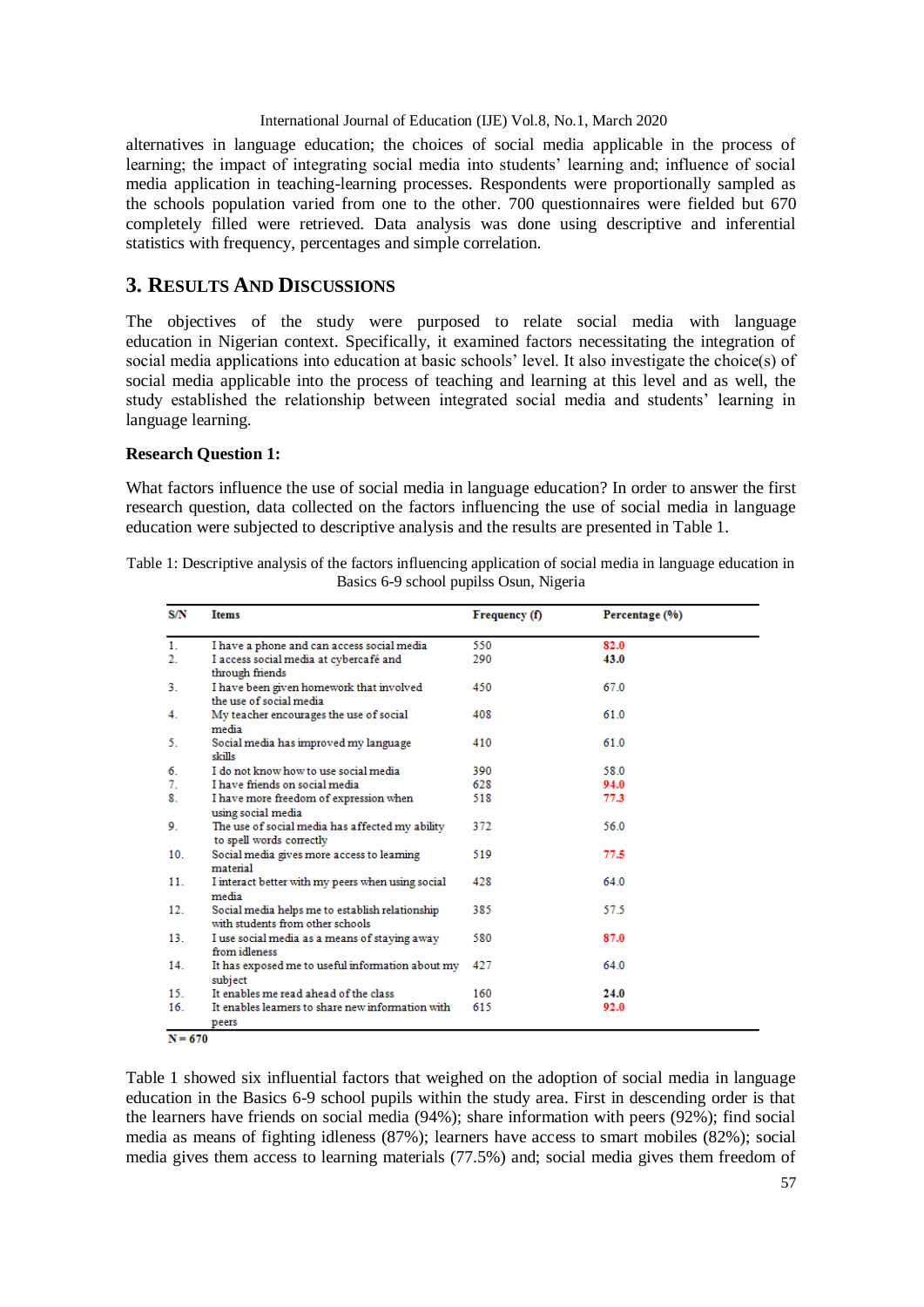expression (77.3%). Significant cofounds showed that social media application was not influenced by just accessibility to it by learners outside personal mobiles as cybercafé and usage of third party's asset seemed not attractive (43%) and only succeeded by the influence to read ahead of the next class (24%). The threshold for significance is visible in the width of gap in percentages of responses as shown in Table 1.

The finding that social media enables and enhances learners more freedom of expression and interaction with peers while learning corroborates the view of Lederer (2012) who posited that social media effectively increase student engagement and build communication skills as it allow them to feel more comfortable expressing themselves in a less intimidating environment. Communication especially between teachers and learners can thus be enhanced with social media and made less bureaucratic, cumbersome and officious. It also supports the findings of Adeleke's (2010) study on effectiveness of interactive multi-media (IMM) which arouses interest in learning, positively impact on numeric competences and heightened pupils' interest in computer use and technological bias.

Mazer, Murphy and Simonds (2007) were of the opinion that social media use between teachers and students can improve rapport, motivation and engagement with education. They viewed same as a bridge to enhance interactions of marginalized students with their teacher and increase their confidence in educational activities. It was also thought to facilitate learning and skill development outside formal learning environments by supporting peer-to-peer learning of knowledge and skills, collaboration, diverse cultural expression, the development of skills valued in the modern workplace, and a more empowered conception of citizenship according to Ito, Okabe and Matsuda (2006); Jenkins (2007).

## **Research Question 2:**

Which social medium or application(s) are utilized in the teaching-learning process of language(s)?

The second research question probed into the choice(s) of social media applicable in the process of teaching and learning at Basics 6-9 schools level in the study area from some twenty-one (21) different applications presented and graphically intimated. The respondents indicated their choices based on acquaintanceships, usages and ease of use. The choices were presented in ranks as depicted in Table 2.

Table 2: Social media applications relevant in teaching-learning process

| S/N | Social media      | Percentage (%) | Rank             |  |
|-----|-------------------|----------------|------------------|--|
| 1.  | <b>BADOO</b>      | 13.5           | $11^*$           |  |
| 2.  | <b>BAIDU</b>      | 12.5           | $12^{6}$         |  |
| 3.  | <b>CLASSMATES</b> | 13.5           | 11 <sup>6</sup>  |  |
| 4.  | <b>FACEBOOK</b>   | 90.0           | 4 <sup>th</sup>  |  |
| 5.  | GOOGLE+           | 96.0           | $1^{\rm st}$     |  |
| 6.  | <b>INSTAGRAM</b>  | 79.0           | 5th              |  |
| 7.  | LINE              | 12.5           | 12 <sup>th</sup> |  |
| 8.  | <b>LINKEDIN</b>   | 7.5            | $14^{6}$         |  |
| 9.  | <b>MYSPACE</b>    | 7.5            | $14^{6}$         |  |
| 10. | <b>NEXTDOOR</b>   | 7.0            | 15 <sup>th</sup> |  |
| 11. | <b>PINTEREST</b>  | 10.0           | 13 <sup>th</sup> |  |
| 12. | <b>SKYPE</b>      | 23.5           | ھو               |  |
| 13. | <b>SNAPCHAT</b>   | 32.5           | 8 <sup>th</sup>  |  |
| 14. | TELEGRAM          | 40.5           | 76               |  |
| 15. | <b>TUMBER</b>     | 7.5            | $14^{\circ}$     |  |
| 16. | <b>TWITTER</b>    | 77.5           | 6 <sup>th</sup>  |  |
| 17. | <b>VIBER</b>      | 15.0           | $10^{4}$         |  |
| 18. | <b>WECHAT</b>     | 15.0           | $10^{4}$         |  |
| 19. | WHATSAPP          | 92.5           | 3rd              |  |
| 20. | XING              | 5.0            | 16 <sup>th</sup> |  |
| 21. | YOUTUBE           | 94.0           | 2 <sup>nd</sup>  |  |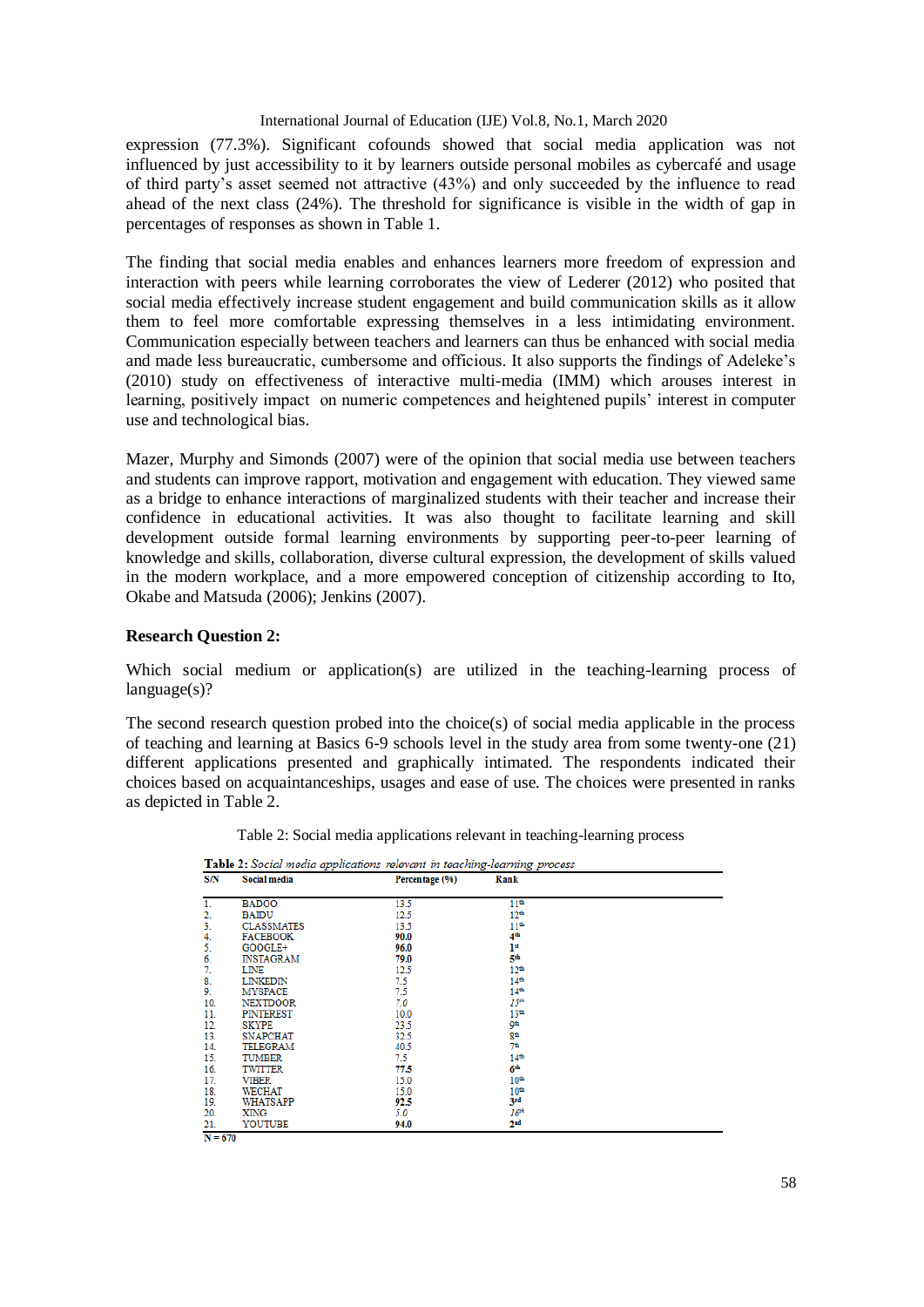The study founds Google+ (1st), You-Tube (2nd), WhatsApp (3rd), Facebook (4th), Instagram (5th) and Twitter (6th) respectively engaged in language education. This indicated that respondents were most comfortable with the above listed among other applications and found them relevant especially in the language learning process. It is necessary to mention that Nextdoor and Xing were least attractive in the study area hence occupied the 15th and 16th ranks respectively.

#### **Research Question 3:**

Is there any relationship between integrated social media and learners' language learning?

The third objective of the study established the relationship between integrated social media and learners' language learning. In order to answer the research question raised, data collected on the integration of social media on students' learning were subjected to Pearson moment correlation and the result is presented in Table 3.

| <b>Groups</b>                         | N | Mean | SD.  |       | $Sig. (2-tailed)$ |
|---------------------------------------|---|------|------|-------|-------------------|
| Integration of social media 670 16.38 |   |      | 4.48 | 0.245 | .000              |
| Students' language learning 670 18.62 |   |      | 4.14 |       |                   |

Table 3: Relationship between Social media and students' learning in language education

Results in Table 3 showed that there exists a positive relationship between social media and students' language learning among Basics 6-9 school pupils in the study area ( $r = 0.245$ ,  $p <$  $0.05$ ).

The result implied that the integration of social media applications into teaching-learning process for Basics 6-9 school pupils will enhance language learning in the study area. In a previous study, Adeleke (2017) found time-on-phone influential on undergraduates academic achievements. His study peered into the perceived direct and indirect influence of smartphones' usage as well as time expended on phone on academic performance. In related terms, this study supported that, social media were preferred and most conveniently accessed on personal smartphones. The end results of the two studies however were at disparity as influence of high time-on-phone across some variables led to low academic achievement but the integration of social media in language education of Basics 6-9 school pupils students has positive connotation. The difference is justiciable in that, exposure to social media is concentrated on language learning and not academic achievement.

# **4. CONCLUSION**

The study concludes that social media integration into teaching-learning activities and especially, in language education is due for application at the Basics 6-9 school pupils' level. Learners are well acquainted with the social media platforms and are being influenced into usage, among other factors by the motive to fight idleness and access learning materials. They even make choices of applications relevant to language learning.